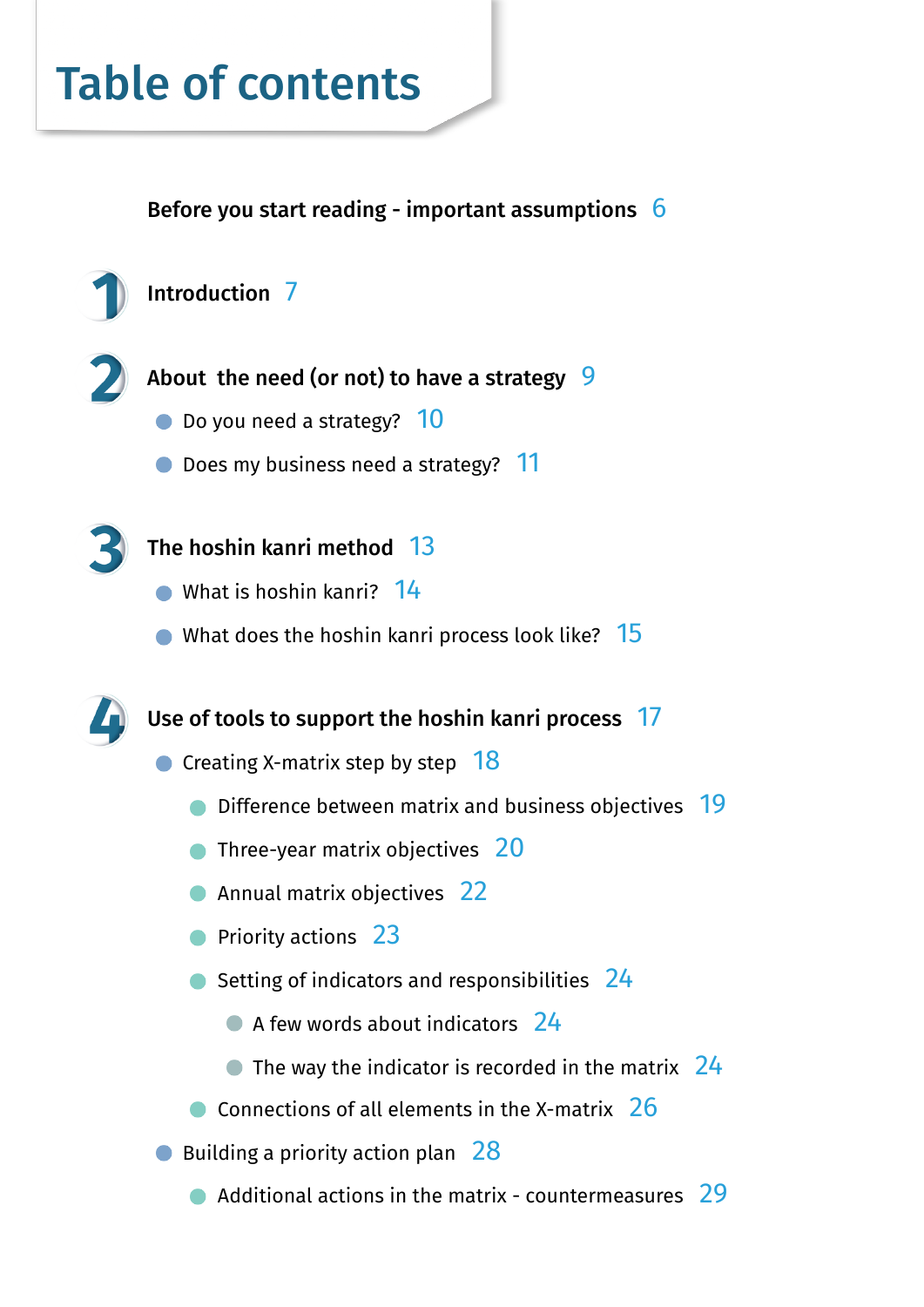- Completion of monthly objectives in the bowling chart  $30$ 
	- $\bullet$  How do you set a objective for each month? 30
	- **Examples of completed priority action plans and bowling charts**  $31$
- **•** Preparation of an action plan from the meeting  $33$
- $\bullet$  Summary links between all documents  $34$

#### Step-by-step objective cascading  $35$

- $\bullet$  How do you progressively make an X-matrix for a lower level?  $36$
- **Examples of X-matrix structure / levels**  $38$
- Managing the way we communicate, i.e. how and when to discuss achieving objectives 41
	- Map of review meetings 41
	- Negotiating objectives 43
	- Agenda of the review meeting  $43$

#### Planning and revising the hoshin kanri process  $45$

- $\bullet$  Planning the hoshin kanri process 46
- Revision of the hoshin kanri process  $48$
- Example of sequence of activities to create the first version of the matrices  $X$  48

#### How to conduct hoshin kanri workshops step by step?  $\overline{50}$

- $\bullet$  Part one business overview  $52$
- Second part preparation of the X-matrix  $\overline{53}$
- Third part extra time 54